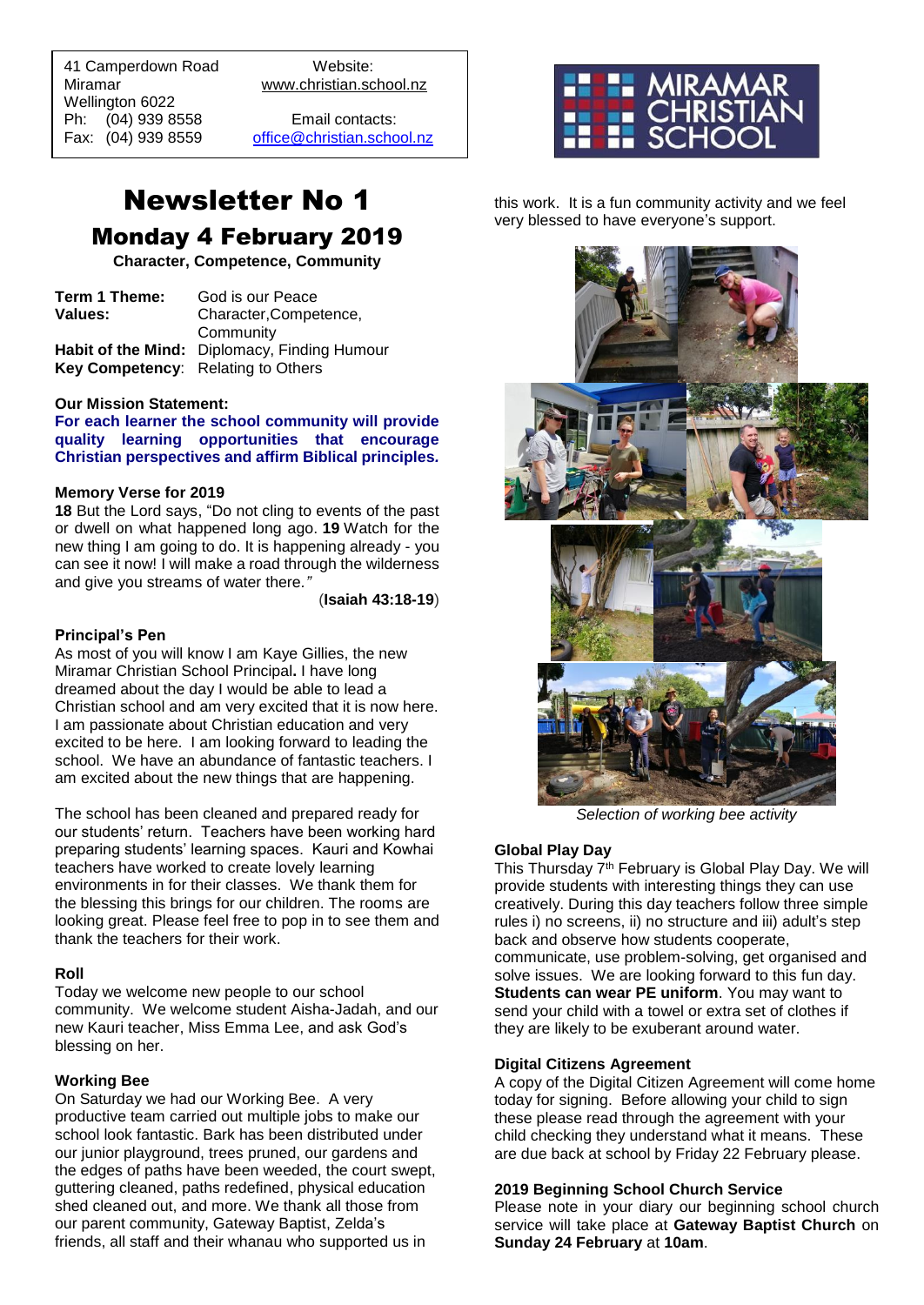### **PE Uniform Day**

PE uniforms can be worn on Tuesday for Kiwi Hoop Activities and Friday for ASB activities.



We are rearing to go and looking forward to an exciting year.

> Ngā mihi nui and God bless you. **Kaye Gillies Principal**

#### **Prayer Requests**

The following students and their families are prayed for by the staff each time we gather to pray during the week. We ask that you also pray for them too. **Week 1:** Hazel, Theodore, Elena-Jin **Week 2:** Nova, Lucas, Hail

#### **Subway**

Subway is still available to order on Wednesdays in 2019, starting from next Wednesday 13 February 2019.

#### **2018 Invoices**

Class Sets, Mathletics, Bibles, Technicraft, PE, etc

The total amount to be charged for **Class Sets and Mathletics Licences** for 2019 has yet to be determined, however these will be completed and invoices sent out in the next few weeks.

The cost of **Bibles** for students moving up into Year 3 and new students once known, will be invoiced on.

**Technicraft** – Technicraft for Yrs 7 & 8 will start next week at EBIS on a Thursday afternoon. The cost, once known, will be invoiced on.

**PE** – In Term 1 the school will be doing Kiwi Hoop on Tuesday mornings and going to ASB on Friday afternoons. The cost of both of these activities will be invoiced on once known.

#### Voluntary Donation

The school's annual Voluntary Donation for 2018 remains the same as previous years at \$70 per student per year. These will be sent out at the same time as the Class sets.

#### **Music Lessons**

Registration forms for piano lessons need to be filled out and returned to the School Office by **Thursday 7 February** please. Piano lessons will take place on a Friday this year, with lessons starting this Friday 8 February.

| <b>SCHOOL DIARY</b>     |                                           |  |  |  |
|-------------------------|-------------------------------------------|--|--|--|
| <b>Every Monday</b>     | Principal's Assembly, 2:30pm              |  |  |  |
| <b>Every Tuesday</b>    | Robotics in Kauri Class                   |  |  |  |
| <b>Every Tues/Thurs</b> | <b>Wheels Day</b>                         |  |  |  |
| <b>Every Wednesday</b>  | Subway ordered lunch (optional)           |  |  |  |
| <b>Every Wednesday</b>  | Prayer Group, Hall, 2:20pm                |  |  |  |
| <b>Every Thursday</b>   | Robotics in Totara Class                  |  |  |  |
| <b>Every Thursday</b>   | Technicraft (Yrs 7-8)                     |  |  |  |
| <b>Every Friday</b>     | Music Lessons, 9:30am - 12pm              |  |  |  |
| <b>Every Sunday</b>     | 10am Gateway Baptist Church - All Welcome |  |  |  |
| <b>February</b>         |                                           |  |  |  |
| Monday 4                | First day of school - Term 1 2018         |  |  |  |
| Tuesday 5               | Kiwi Hoop a.m.                            |  |  |  |
| Thursday 7              | <b>Global Play Day</b>                    |  |  |  |
| Friday 8                | Piano Lessons start for 2019              |  |  |  |
| Friday 8                | PE @ ASB p.m.                             |  |  |  |
| Tuesday 12              | Boosterix Information for Y7's 9:15am     |  |  |  |
| Tuesday 12              | Kiwi Hoop a.m.                            |  |  |  |
| Wednesday 13            | Subway starts for 2019                    |  |  |  |
| Thursday 14             | Technicraft starts (Yrs 7-8)              |  |  |  |
| Monday 18               | BoT Mtg, 6:30pm, Staffroom                |  |  |  |
| Tuesday 19              | Kiwi Hoop a.m.                            |  |  |  |
| Thursday 21             | Vison/Hearing Testing for Y1 & Y7 9:30am  |  |  |  |
| Friday 22               | Mufti Day - gold coin donation            |  |  |  |
| Friday 22               | Kauri - Library Visit 11am                |  |  |  |
| Friday 22               | PE @ ASB p.m.                             |  |  |  |
| Sunday 24               | School Church Service, 10am at Gateway    |  |  |  |
| Tuesday 26              | Kiwi Hoop a.m.                            |  |  |  |
| Wednesday 27            | EZ Cricket (Jnrs)                         |  |  |  |
| March                   |                                           |  |  |  |
| Friday 1                | PE @ ASB p.m.                             |  |  |  |
| Sunday 3                | <b>Newtown Festival</b>                   |  |  |  |
| Tuesday 5               | Kiwi Hoop a.m.                            |  |  |  |
| Wednesday 6             | <b>EZ Cricket (Snrs)</b>                  |  |  |  |
| Friday 8                | Yr 7 Boosterix Immunisation               |  |  |  |
| Friday 8                | PE @ ASB p.m.                             |  |  |  |
| Tuesday 12              | Kiwi Hoop a.m.                            |  |  |  |
| Friday 15               | PE @ ASB p.m.                             |  |  |  |
| Monday 18               | BoT Mtg, 6:30pm, Staffroom                |  |  |  |
| Tuesday 19              | Kiwi Hoop a.m.                            |  |  |  |
| Friday 22               | Kauri - Library Visit 11am                |  |  |  |
| Friday 22               | PE @ ASB p.m.                             |  |  |  |
| Tuesday 26              | Kiwi Hoop a.m.                            |  |  |  |
| Wednesday 27            | EZ Futsal (Jnrs)                          |  |  |  |
| Friday 29               | Mufti Day - gold coin donation            |  |  |  |
| <b>April</b>            |                                           |  |  |  |
| Wednesday 3             | EZ Futsal (Snrs)                          |  |  |  |
| Friday 5                | PE @ ASB p.m.<br>PE @ ASB p.m.            |  |  |  |
| Friday 12<br>Friday 12  | End of Term 1 (3pm finish)                |  |  |  |
|                         |                                           |  |  |  |